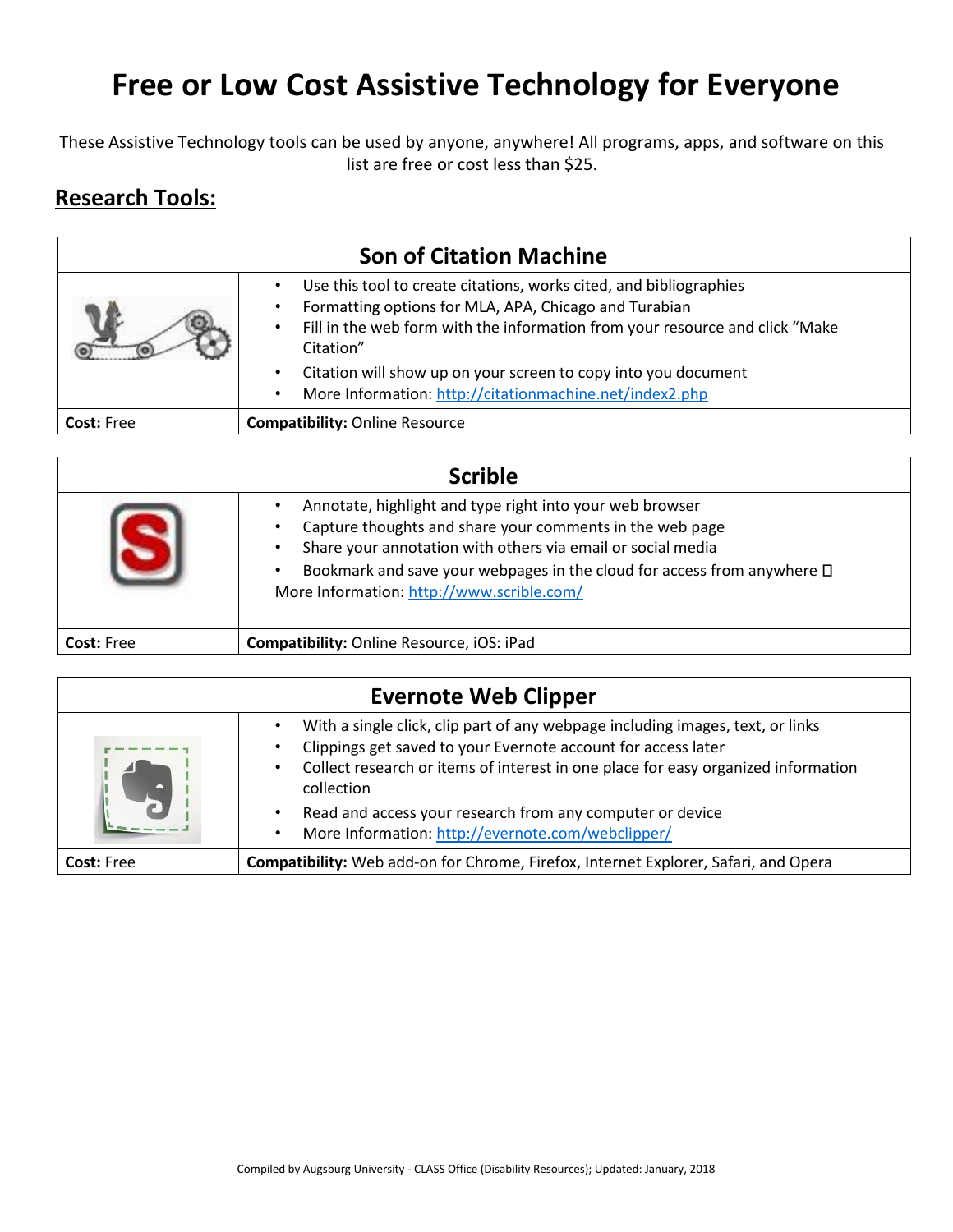## **Free or Low Cost Assistive Technology for Everyone**

| <b>Sweet Search</b> |                                                                                                                                                                 |
|---------------------|-----------------------------------------------------------------------------------------------------------------------------------------------------------------|
|                     | Search engine for students<br>Provides trustworthy site search results from the most relevant, pre-evaluated and<br>$\bullet$<br>approved sites on the internet |
|                     | Find better information, faster from credible sources, such as primary sources while<br>$\bullet$<br>avoiding spam and marginal information sites               |
|                     | More Information: http://www.sweetsearch.com/<br>$\bullet$                                                                                                      |
| <b>Cost: Free</b>   | <b>Compatibility: Online Resources</b>                                                                                                                          |

| EasyBib           |                                                                                                                                                                                                                                                                                                                           |
|-------------------|---------------------------------------------------------------------------------------------------------------------------------------------------------------------------------------------------------------------------------------------------------------------------------------------------------------------------|
|                   | Free, Online Bibliography and Citation Generator<br>Provides MLA, APA, and Chicago/Turabian citations for virtually any research source<br>Manually input publication information for non-electronic sources or copy URL<br>address into the website to create your citation<br>More Information: http://www.easybib.com/ |
| <b>Cost: Free</b> | <b>Compatibility: Online Resource</b>                                                                                                                                                                                                                                                                                     |

| <b>BibMe</b>      |                                                                                                                                                                                                                                                                                                                                                                                           |
|-------------------|-------------------------------------------------------------------------------------------------------------------------------------------------------------------------------------------------------------------------------------------------------------------------------------------------------------------------------------------------------------------------------------------|
|                   | Online automatic bibliography maker on the web<br>$\bullet$<br>Search for the citation information or manually enter it into the site<br>$\bullet$<br>Add citations to your works cited list<br>$\bullet$<br>When your research is over, download your bibliography in one of four formats: MLA,<br>٠<br>APA, Chicago, or Turbian<br>More Information: http://www.bibme.org/<br>$\bullet$ |
| <b>Cost: Free</b> | <b>Compatibility: Online Resource</b>                                                                                                                                                                                                                                                                                                                                                     |

| <b>Pocket</b>     |                                                                                                     |
|-------------------|-----------------------------------------------------------------------------------------------------|
|                   | Save articles, videos, webpages, photos or anything you find online to read later using<br>this app |
|                   | Content syncs across all devices for easy access, anywhere, anytime                                 |
|                   | Simple, easy-to-use interface for great viewing                                                     |
|                   | Share your clippings with others                                                                    |
|                   | More Information: https://getpocket.com/<br>$\bullet$                                               |
| <b>Cost: Free</b> | Compatibility: Mac; iOS: iPad, iPhone, iPod touch; Android; Kobo; Extension for Chrome,             |
|                   | Firefox, Internet Explorer, Safari; Windows Mobile; Kindle Fire                                     |